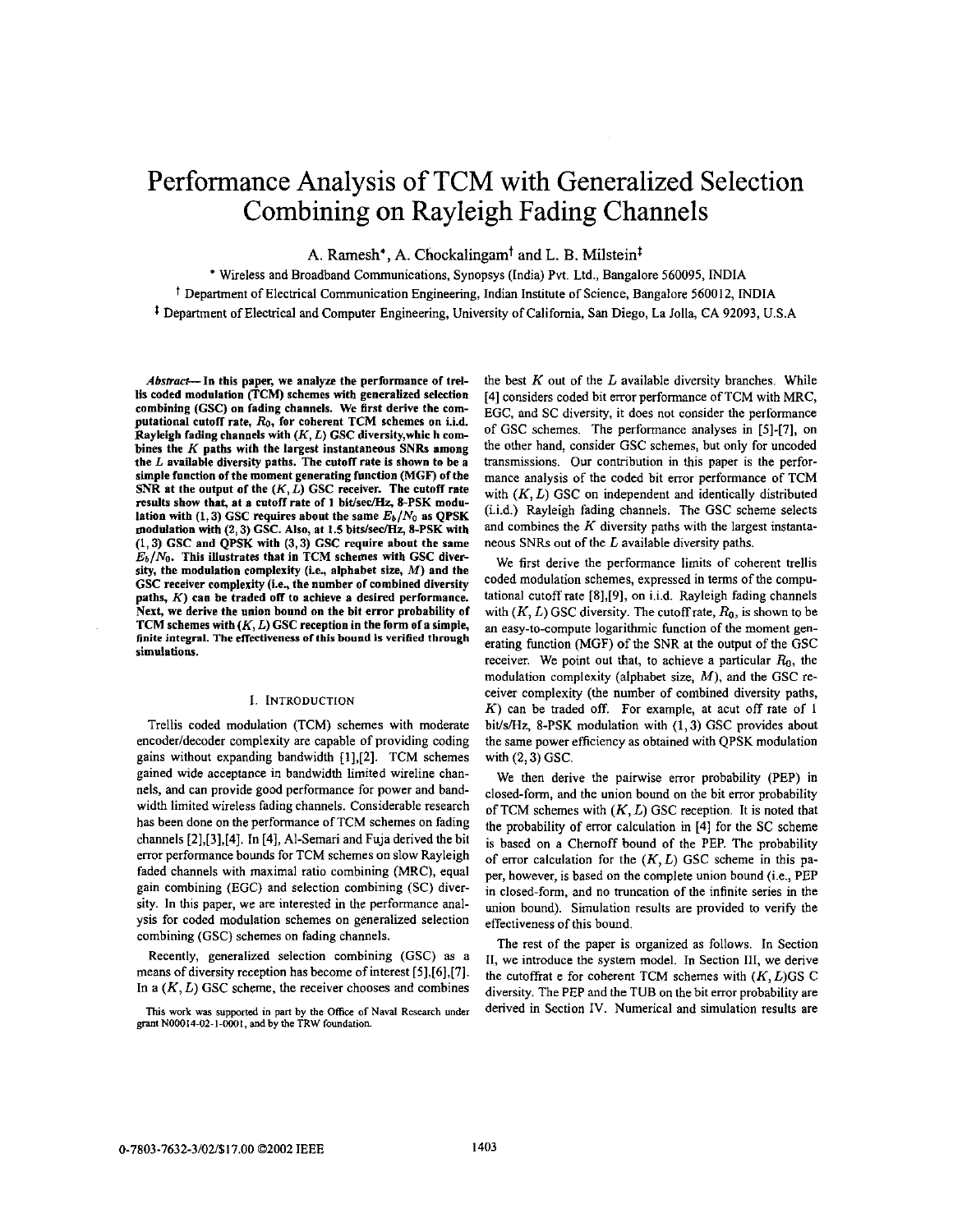provided in Section V, and Section VI gives the conclusions.

## **II.** SYSTEM MODEL

The TCM scheme with *(K,L)* GSC diversity is shown in Fig. 1. The information bit stream  $u_k$  is encoded by a convolutional encoder of rate  $\frac{n}{n+1}$ . The encoded bit stream is interleaved and mapped onto an *M*-ary signal set  $(M = 2^{n+1})$ , and the *M*-ary symbols are transmitted over the fading channel. The receiver has  $L$  receive diversity antennas. We assume that the receiver has perfect knowledge of the complex fades on all the *L* diversity branches. The GSC combiner orders the *L* complex random fades in decreasing order of their modulus and picks up the first *K* complex fades and the corresponding received signals. It then multiplies each of the  $K$  complex fades (after conjugation) with the corresponding received signals and gives out the real part of this sum-product. This GSC combiner output along with the first  $K$  sorted complex fades are supplied to the Viterbi decoder for maximum likelihood sequence estimation.

The received signal at the output of the channel, on the *Ith*  antenna path at time *k,* is given by

$$
r_k^l = \alpha_k^l x_k + \eta_k^l, \ \ l = 1, 2, ..., L,
$$
 (1)

where  $x_k$  belongs to the *M*-ary signal set with  $E[x_k^2] = E_s$ and  $\eta_k^l \sim \mathcal{N}(0, N_0)$ . Here,  $E_s$  is the average energy of the Mary signal point and  $N_0 = 2\sigma^2$  is the two sided power spectral density of the AWGN. The amplitudes  $|\alpha_k^l|, l = 1, 2, \ldots, L$ of the complex fade random variables,  $\alpha_k^l$ , are i.i.d. Rayleigh distributed with probability density function (pdf) given by

$$
f_{|\alpha|}(x) = 2xe^{-x^2}, \ x \ge 0. \tag{2}
$$

In the above equation, the second moment of  $|\alpha|$  is normalized to unity (i.e.,  $E[|\alpha|^2] = 1$ ).

The Viterbi decoder performs the maximum likelihood (ML) decoding by processing  $\mathbf{r} = (r_1^1, \ldots, r_1^L, \ldots, r_N^L, \ldots, r_N^L)$ ,  $\mathbf{x} = (x_1, x_2, \ldots, x_N)$ , and  $\alpha = (\alpha_1^1, \ldots, \alpha_1^L, \ldots, \alpha_N^1, \ldots, \alpha_N^L)$ , where N is the codeword length. The decoder selects as its estimate of the transmitted sequence the one minimizing the decoding metric

$$
m(\mathbf{x}_N, \mathbf{r}_N; \alpha_N) = \sum_{i=1}^N m(x_i, r_i; \alpha_i)
$$
  
= 
$$
\sum_{i=1}^N \sum_{j=1}^K |r_i^{l_j} - \alpha_i^{l_j} x_i|^2,
$$
 (3)

where the indices  $l_1, l_2, \ldots, l_K$  are such that  $|\alpha|_k^{l_1} \ge |\alpha|_k^{l_2} \ge$  $\cdots \ge |\alpha|_k^{l_K}, \forall k = 1, 2, ..., N.$ 



**Fig. 1. System**  model for TCM **with** *(K, L) GSC* **diversity** 

## **Ill.** CUTOFF RATE **FOR** TCM WITH *(K,L)* GSC

In this Section, we derive the cutoff rate for TCM with *(K, L)* GSC. For **a** discrete *M-ary* input and continuous output channel, with perfect knowledge of the channel state informa-tion (CSI) at the receiver, the cutoff rate, **9,** is defined **as [9]** 

$$
R_0 = \lim_{N \to 0} \max_{q(\mathbf{x})} \n\left\{ -\frac{1}{N} \log_2 \left( \int_{\mathcal{C}^N} \int_{\mathcal{C}^N} \left[ \sum_{\mathbf{x}} q(\mathbf{x}) \sqrt{\mathbf{p}(\mathbf{r}, \alpha | \mathbf{x})} \right]^2 d\mathbf{r} d\alpha \right) \right\},
$$
\n(4)

where  $N$  is the length of the codeword  $x$  whose code symbols x belong to the complex field  $\mathcal{C}$ ,  $q(\cdot)$  is the input probability distribution of the codewords and  $p(\mathbf{r}, \alpha | \mathbf{x})$  is the conditional pdf of the received sequence **r** of length N and fading sequence  $\alpha$ , when **x** is transmitted. This expression is equal to

$$
p(\mathbf{r}, \alpha | \mathbf{x}) = p(\mathbf{r} | \mathbf{x}, \alpha) p(\alpha). \tag{5}
$$

For a symmetric channel, the expression in **(4)** can be maximized with the equiprobable input distribution **1** expression in the distribution  $=$   $\frac{1}{M^N}$ .

$$
q(\mathbf{x}) = \frac{1}{M^N}.
$$
 (6)

Substituting (6) in **(4),** we obtain

$$
R_0 = -\lim_{N \to 0} \frac{1}{N}
$$
  
\n
$$
\left\{ \log_2 \left( \int_{C^N} \int_{C^N} \frac{1}{M^N} \left[ \sum_{\mathbf{x}} \sqrt{p(\mathbf{r}|\mathbf{x}, \alpha)} \right]^2 d\mathbf{r} \, p(\alpha) d\alpha \right) \right\} . (7)
$$

The quantity 
$$
\sum_{\mathbf{x}} \frac{1}{M^N} \sqrt{p(\mathbf{r}|\mathbf{x}, \alpha)}
$$
 can be simplified as

$$
\sum_{\mathbf{x}} \frac{1}{M^N} \sqrt{p(\mathbf{r}|\mathbf{x}, \alpha)} = \sum_{\mathbf{x}} \left[ \prod_{i=1}^N \frac{1}{M} \sqrt{p(r_i|x_i, \alpha_i)} \right],
$$
  

$$
= \prod_{i=1}^N \left[ \sum_{m=0}^{M-1} \frac{1}{M} \sqrt{p(r_i|s_m, \alpha_i)} \right] = \prod_{i=1}^N \mathcal{T}(i), \quad (8)
$$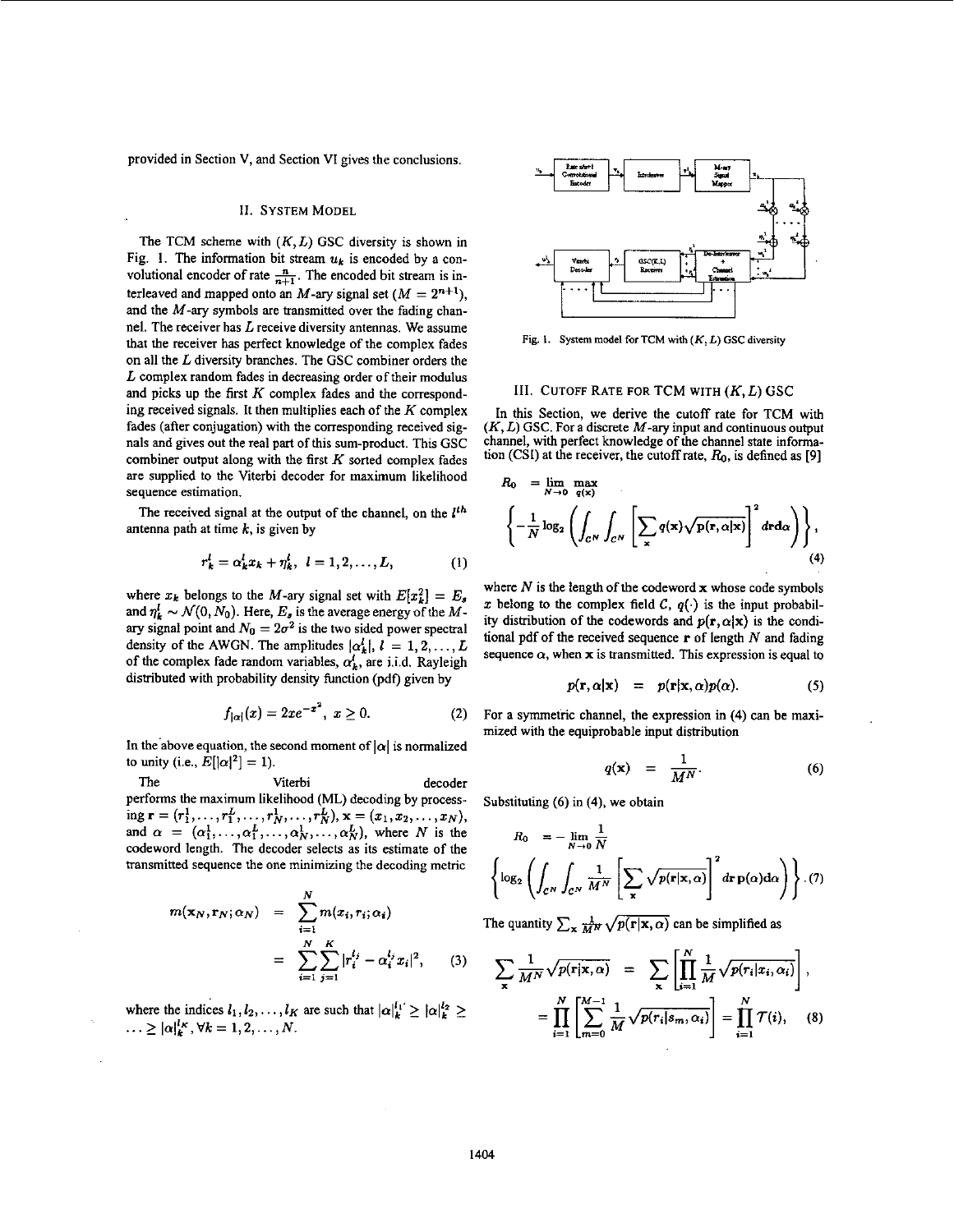$$
\mathcal{T}(i) = \sum_{m=0}^{M-1} \frac{1}{M} \sqrt{p(r_i|s_m,\alpha_i)} \tag{9}
$$

and  $\alpha_i = (\alpha_i^1, \dots, \alpha_i^L)$ . Substituting (8) in (7), we obtain

$$
R_0 = -\lim_{N\to 0} \frac{1}{N} \log_2 \left( \int_{\mathcal{C}^N} \int_{\mathcal{C}^N} \prod_{i=1}^N \mathcal{T}^2(i) d\mathbf{r} \, \mathbf{p}(\alpha) d\alpha \right). \tag{10}
$$

Noting that

$$
p(\alpha) = \prod_{i=1}^N p(\alpha_i), \qquad (11)
$$

and  $\mathcal{T}(i)$  is independent of *i*, (10) can be further simplified as

$$
R_0 = -\log_2\left(\int_C \int_C \mathcal{T}^2 dr \, p(\alpha) d\alpha\right)
$$
  
=  $2\log_2(M) -$   

$$
\log_2\left(\sum_{m=0}^{M-1} \sum_{n=0}^{M-1} \int_C \int_C \sqrt{p(r|s_m,\alpha)p(r|s_n,\alpha)} dr p(\alpha) d\alpha\right)
$$
 (12)

When  $s_m$  is the transmitted symbol, the received symbol,  $r_k$ at time  $k$ , at the output of the  $(K, L)$  GSC, is given by

$$
r_k = \sum_{j=1}^K r_k^{l_j} (\alpha_k^{l_j})^*
$$
  
\nThe above expression car  
\nis a simple rational poly.  
\n
$$
= x_k \sum_{j=1}^K [|\alpha_k^{l_j}|^2 + \eta_k,
$$
  
\n(13) This are finite.  
\nThe bit error probability

where the indices  $l_1, l_2, ..., l_K$  are such that  $|\alpha|_k^{l_1} \ge |\alpha|_k^{l_2} \ge ... \ge |\alpha|_k^{l_K}$ ,  $\forall k = 1, 2, ..., N$ .  $\eta_k$  is a complex Gaussian random variable with zero mean and variance  $\sum_{j=1}^{K} [|\alpha|_{k}^{l_j}]^2$ .

It is not difficult to show that<sup>1</sup>

$$
\int_{C} \sqrt{p(r|s_m,\alpha)p(r|s_n,\alpha)}\,dr = \exp{-\frac{\beta|s_m-s_n|^2}{8\sigma^2}}, \quad (14)
$$

where  $\beta = \sum_{j=1}^{K} [|\alpha|_k^{l_j}]^2$ . Upon substituting (14) in (12), the **in** the above equation  $P(\mathbf{x})$  is the probability that the code-<br>
In the above equation  $P(\mathbf{x})$  is the probability that the code-

$$
R_0 = 2\log_2(M) - \log_2\left(\sum_{m=0}^{M-1} \sum_{n=0}^{M-1} \text{MGF}_{\beta}\left(-\frac{|s_m - s_n|^2}{8\sigma^2}\right)\right), \quad (15)
$$

where the MGF of the random variable Z is given as  $E[D^{\beta |x_n-x'_n|^2}(\theta)]$ . where the inter-<br>MGF<sub>Z</sub>(s) =  $E[e^{sZ}]$ . From [7], the MGF of  $\beta$  is given by *b* solutional code with TCM encoding as used in [3]. is given

$$
MGF_{\beta}(s) = \left(\frac{1}{1-s}\right)^K \prod_{l=K+1}^{L} \frac{1}{1-\frac{sK}{l}}.
$$
 (16)

Upon substituting **(16)** in **(IS),** we obtain the final expression for the cutoff rate,  $R_0$ .

<sup>1</sup>Refer to [10], problem 7-21, pp. 411-412.

## where IV. **ERROR PROBABILITY ANALYSIS**

The pairwise error probability,  $P(x \rightarrow x')$ , is the probability that the transmitted sequence  $\mathbf{x}$  is incorrectly decoded as  $\mathbf{x}'$ . That is,

$$
P(\mathbf{x} \to \mathbf{x}') = E_{\alpha} \left[ \text{Prob} \left( m(\mathbf{x}, \mathbf{r}; \alpha) \ge m(\mathbf{x}', \mathbf{r}; \alpha) \right) \right]
$$
  
= 
$$
E_{\alpha} \left[ Q \left( \sqrt{\frac{E_{\alpha}}{2N_0} \sum_{i \in \mathcal{I}} \sum_{j=1}^{K} |\alpha_i^{t_j}|^2 |x_i - x_i'|^2} \right) \right], (17)
$$

where  $\mathcal{I}$  is the set of all *i* such that  $x_i \neq x'_i$ . Define  $\beta_i = \sum_{j=1}^K |\alpha_i^{l_j}|^2$  and observe that  $\beta_1, \beta_2, \dots$  are i.i.d. random variables. Now, by using the alternate form of  $Q(x)$ ,

 $Q(x) = \frac{1}{\pi} \int_{0}^{\frac{\pi}{2}} e^{-\frac{x^2}{2 \sin^2 \theta}} d\theta$ , and the MGF approach of [11] to calculate the bit error probability, and by defining  $D(\theta) = \frac{1}{\sqrt{2\pi}}$ **e**<br>  $Q(x) = \frac{1}{\pi} \int_{0}^{\frac{\pi}{2}} e^{-\frac{x^2}{2 \sin^2 \theta}}$ <br>
calculate the bit error<br>  $e^{-\frac{B_x}{4N_0 \sin^2 \theta}}$ , we obtain

$$
-\frac{E_4}{4N_0 \sin^2 \theta}
$$
, we obtain

$$
P(\mathbf{x} \to \mathbf{x}') = E\left[\frac{1}{\pi} \int_{\theta=0}^{\frac{\pi}{2}} \prod_{i \in \mathcal{I}} [D(\theta)]^{\beta_i | \mathbf{x}_i - \mathbf{x}_i'|^2} d\theta\right]
$$

$$
= \frac{1}{\pi} \int_{\theta=0}^{\frac{\pi}{2}} \prod_{i \in \mathcal{I}} MGF_{\beta}\left(-\frac{E_{\theta} | \mathbf{x}_i - \mathbf{x}_i'|^2}{2N_0 \sin^2 \theta}\right) d\theta. \quad (18)
$$

The above expression can be computed easily **as** the integrand is a simple rational polynomial of  $\sin^2 \theta$  and the integration limits **are** finite

The bit error probability,  $P_b$ , can then be upper bounded by

$$
P_k \leq \frac{1}{n} \sum_{\mathbf{x}} P(\mathbf{x}) \sum_{\mathbf{x}'} d(\mathbf{x}, \mathbf{x}') P(\mathbf{x} \to \mathbf{x}')
$$
  

$$
\leq \frac{1}{n\pi} \int_{\theta=0}^{\frac{\pi}{2}} \left\{ \sum_{\mathbf{x}} P(\mathbf{x}) \sum_{\mathbf{x}'} d(\mathbf{x}, \mathbf{x}') \prod_{i \in \mathbf{Z}} \mathbf{E} \left[ D(\theta)^{\beta_1 |\mathbf{x}_1 - \mathbf{x}_i'|^2} \right] \right\} d\theta.
$$
  

$$
\leq \frac{1}{n\pi} \int_{\theta=0}^{\frac{\pi}{2}} \frac{d}{dt} T(\overline{D(\theta)}, \theta) |_{I=1} d\theta
$$
 (19)

wordwx as transmitted,  $d(x, x')$  is the number of information bit errors occurred by choosing **x'** instead of **x**,  $\overline{D(\theta)}$  =  $E[D^{\beta |x_n - X'_n|^2}(\theta)]$ , and  $T(\overline{D(\theta)}, \theta)$  is the transfer function of the underlying trellis code with each branch gain replaced by **M-1 M-1** -

volutional code with TCM encoding **as used** in **[3],** is given

$$
T(\overline{D(\theta)}, I) = \frac{IE[D^{2\beta}(\theta)] \times E[D^{4\beta}(\theta)]}{1 - IE[D^{2\beta}(\theta)]}
$$

$$
= \frac{IMGF_{\beta}\left(-\frac{E_{\beta}}{2N_0 \sin^2 \theta}\right)MGF_{\beta}\left(-\frac{E_{\beta}}{N_0 \sin^2 \theta}\right)}{1 - IMGF_{\beta}\left(-\frac{E_{\beta}}{2N_0 \sin^2 \theta}\right)}.
$$
(20)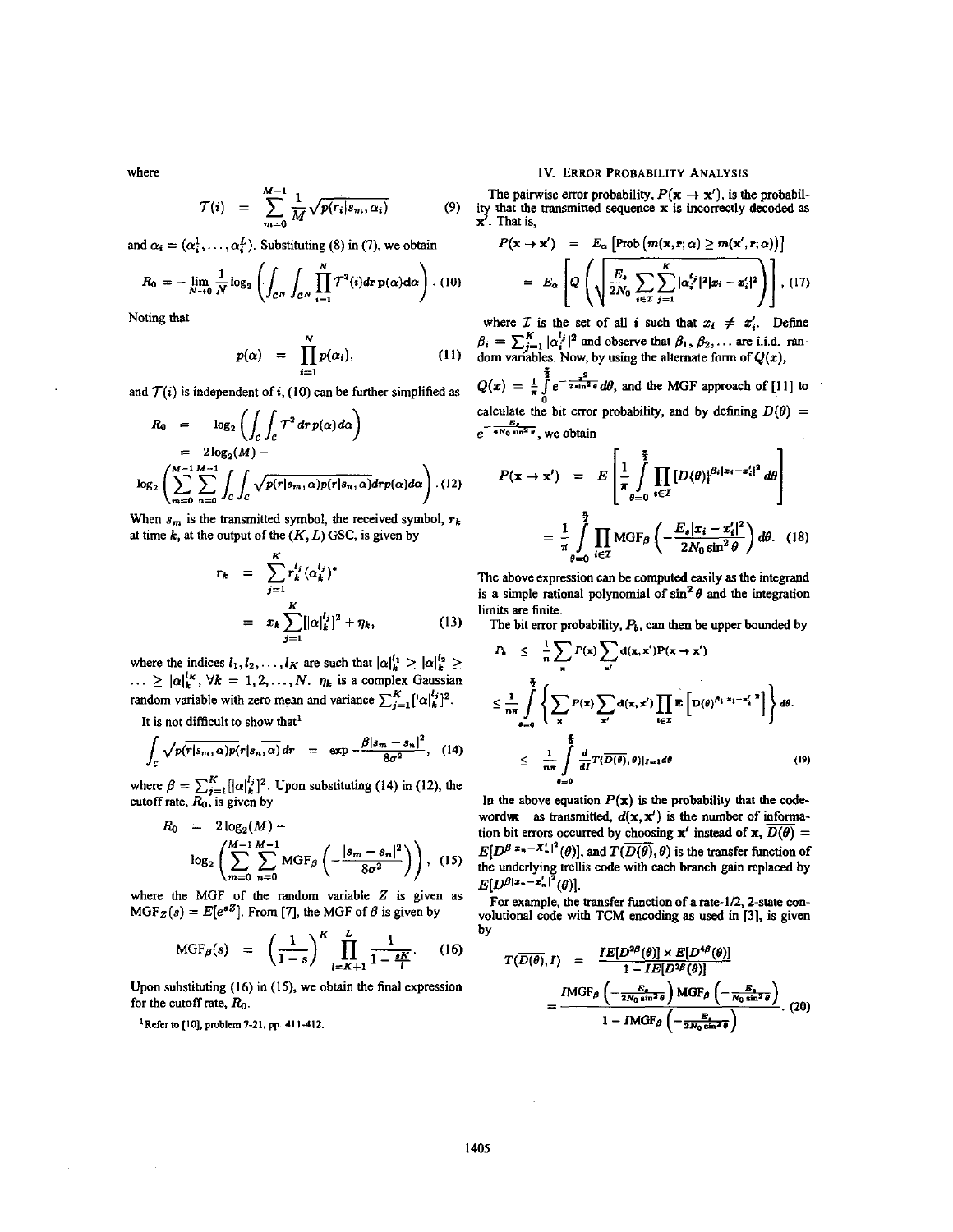



Fig. 2. Computational cutoff rate,  $R_0$ , on i.i.d Rayleigh fading for TCM with  $(K, L)$  GSC diversity.  $L = 3$ ,  $K = 1, 2$ , and 3. BPSK, QPSK and 8PSK.

Fig. 3. Comparison of  $R_0$  evaluated by using Chernoff bound on pairwise error probability (Al-Semari's) and by using the exact expression (ours). Selection Combining with  $L = 4$ , i.e., (1, 4) GSC.

Since  $MGF_{\beta}(s)$  is a simple rational function of s, substituting  $(20)$  in  $(19)$  and performing single finite integration, we obtain the average union upper bound on the bit error probability for TCM schemes with  $(K, L)$  GSC reception.

### V. RESULTS AND DISCUSSION

In Fig. 2, the computational cutoff rate,  $R_0$ , is plotted for three modulation schemes, namely BPSK, QPSK and 8-PSK. The number of available antenna paths,  $L$ , is 3 and the number of paths to combine, K, is varied from 1 to 3. The  $E_b/N_0$  is set to  $\frac{nE_t}{LN_0}$ . From Fig. 2, we observe that, for a given L, as expected, the cutoff rate increases with the number of paths to combine,  $K$ , and with the modulation alphabet size,  $M$ . It can be observed that, at a cutoff rate of 1 bit/sec/Hz, 8-PSK modulation scheme with (1, 3) GSC requires about the same  $E_b/N_0$ as QPSK modulation with (2, 3) GSC. Also, at 1.5 bits/sec/Hz, 8-PSK with (1,3) GSC and QPSK with (3,3) GSC require about the same  $E_b/N_0$ . Further, by expanding the signal set by a factor of 2 from BPSK to OPSK, gains of about 9 dB and 11 dB can be obtained by using OPSK with  $(1,3)$  and  $(2,3)$ GSC, respectively, compared to BPSK with (3, 3) GSC. These observations illustrate that, in TCM schemes with GSC diversity, the modulation complexity (i.e., alphabet size,  $M$ ) and the GSC receiver complexity (i.e., the number of combined diversity paths,  $K$ ) can be traded off to achieve a desired performance.

In [4], Al-Semari and Fuja derived an expression for the cutoff rate of TCM schemes with selection combining at the receiver (i.e.,  $(1, L)$  GSC). The derivation in [4] makes use of the Chernoff bound on the pairwise error probability of two codewords. Our derivation of the cutoffrat e for the general case of  $(K, L)$  GSC in Section III, however, is exact and does not involve any bounds/approximations. In Fig. 3, we provide a comparison of our exact cutoff rate results with the Chernoff bound based cutoff results of Al-Semari, for 8-PSK and 8 PAM-PSK<sup>2</sup> modulations with  $L = 4$ . From Fig. 3, we observe that, for a given  $E_b/N_0$ , Al-Semari's results overestimate the cutoff rate by about 0.25. Alternately, to achieve a desired  $R_0$  (< 2.75), the Al-Semari's approach underestimates the required  $W_b/N_0$ about 2 dB.

We investigate the effectiveness of the union bound on the probability of error through simulations. We simulated a rate-1/2 TCM with 2 and 4 states, with the encoder and the signal set mapping of [3]. Fig. 4 shows the bit error probability bound as well as the simulation results for the rate-1/2 TCM scheme with 2 states with  $L = 3$  and  $K = 1$ , 2 and 3. It is observed that for moderate to high SNRs, the bound is accurate within about 0.5 dB of the true value of the BER obtained through simulations. Also, it can be observed from Fig. 4 that, at a bit error rate of  $10^{-3}$  with  $L = 3$ , the selection combining receiver (i.e.,  $(1, L)$  GSC) achieves a diversity gain of more than 6 dB over the no diversity scheme (i.e.,  $L = 1$ ), whereas an additional 2 dB diversity gain can be obtained by combining one more diversity path, i.e., by using (2,3) GSC. In Fig. 5, simulation results for the rate-1/2 TCM with 4 states are presented for various values of  $L$  and  $K$ . It can be seen that, for  $L = 3$ , additional diversity gains of the order of 2 dB can be obtained by using  $(2, L)$  GSC compared to  $(1, L)$ selection combining. Further increases in  $K$  (i.e., increasing the number of combined paths) yields diminishing returns.

<sup>2</sup>This constellation is given in Figure 4-3-4 of [10].